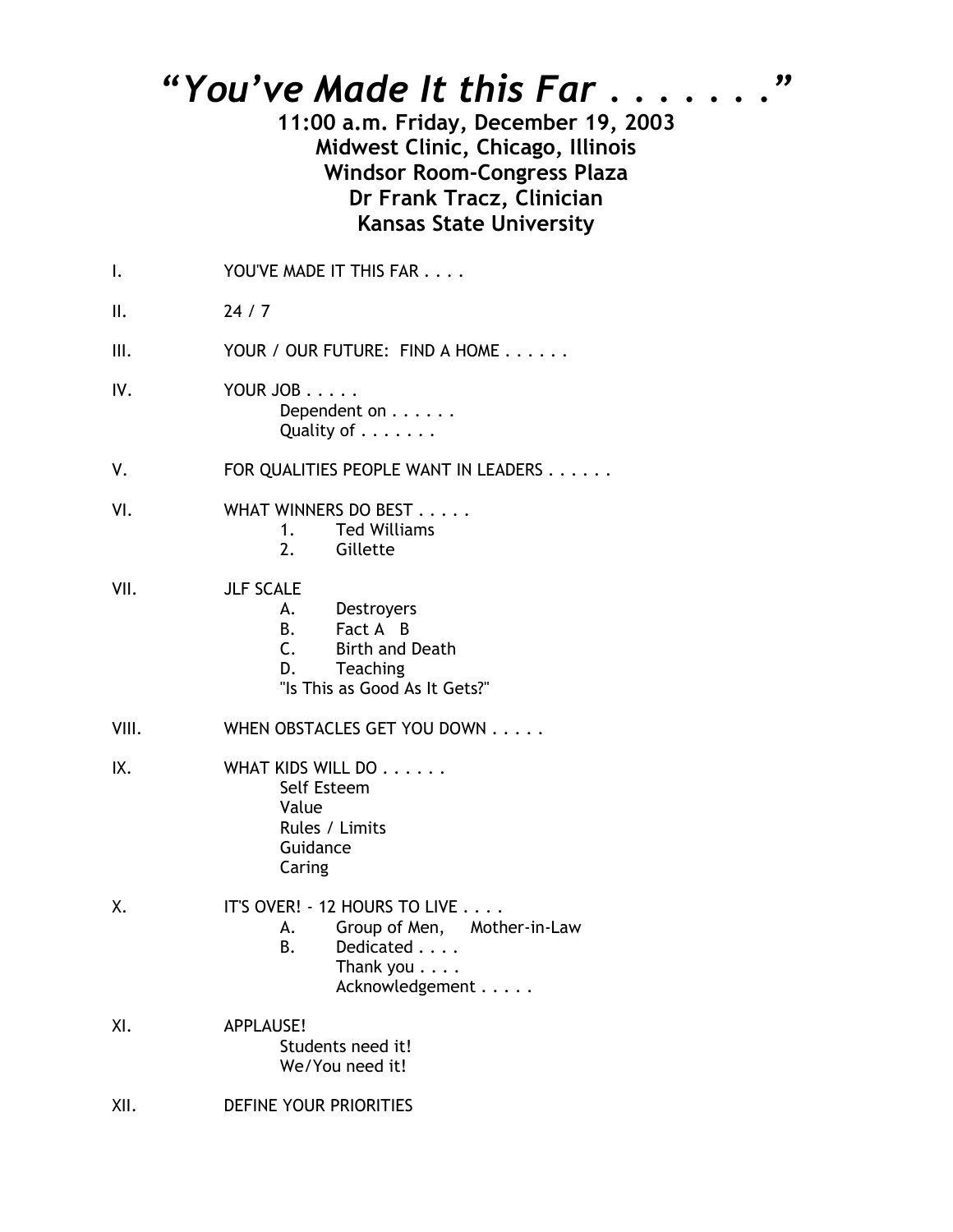| XIII.   | ATTITUDE!<br>Jerry / Detroit<br>A. <b>A.</b><br>Instincts - Larry Doby<br>B.                                                             |
|---------|------------------------------------------------------------------------------------------------------------------------------------------|
| XIV.    | YOU - ARE IN CHARGE!<br><b>Gain Control</b><br>А.<br>"Come Backs" are a way of life<br>B.,<br>John Travolta, Jimmy Carter, George Forman |
| XV.     | DISCOVER THE MAGIC OF BELIEF<br>Four minute mile!                                                                                        |
| XVI.    | <b>IGNITE YOUR INNER FIRE</b>                                                                                                            |
| XVII.   | <b>REACH FOR REALISTIC GOALS</b>                                                                                                         |
| XVIII.  | GOOD HABITS MAKE YOU!<br>A. Cross your arms<br>Sit someplace else!<br>В.                                                                 |
| XIX.    | LET GO OF OLD BAGGAGE                                                                                                                    |
| XX.     | <b>REPLACE WORRY WITH HOPE</b>                                                                                                           |
| XXI.    | <b>EXERCISE TO ENERGIZE</b><br>Modern technology won't do it all!<br>Knee surgery "X"! Right knee                                        |
| XII.    | DON'T BE AFRAID TO FAIL!                                                                                                                 |
| XXIII.  | YARD BY YARD INCH BY INCH                                                                                                                |
| XXIV.   | <b>PERSEVERE</b>                                                                                                                         |
| XXV.    | <b>BALANCE YOUR PRIORITES</b><br>To do list<br>А.<br>Carly's<br>В.                                                                       |
| XXVI.   | LIVE WITH GRATITUDE                                                                                                                      |
| XXVII.  | <b>SHARE YOURSELF</b><br>You are an expert at something<br>А.                                                                            |
| XXVIII. | THE RACE                                                                                                                                 |
| XXIX.   | <b>EMOTIONAL ENERGY</b><br>A. Henry Peterson                                                                                             |
| XXX.    | <b>GOLDEN RULES FOR LIVING</b>                                                                                                           |
|         | Professor of                                                                                                                             |

Dr. Frank Tracz Professor of Music, Director of Bands Kansas State University Bands 226 McCain Auditorium Manhattan, KS 66506 785-532-3816 ftracz@ksu.edu www.ksu.edu/band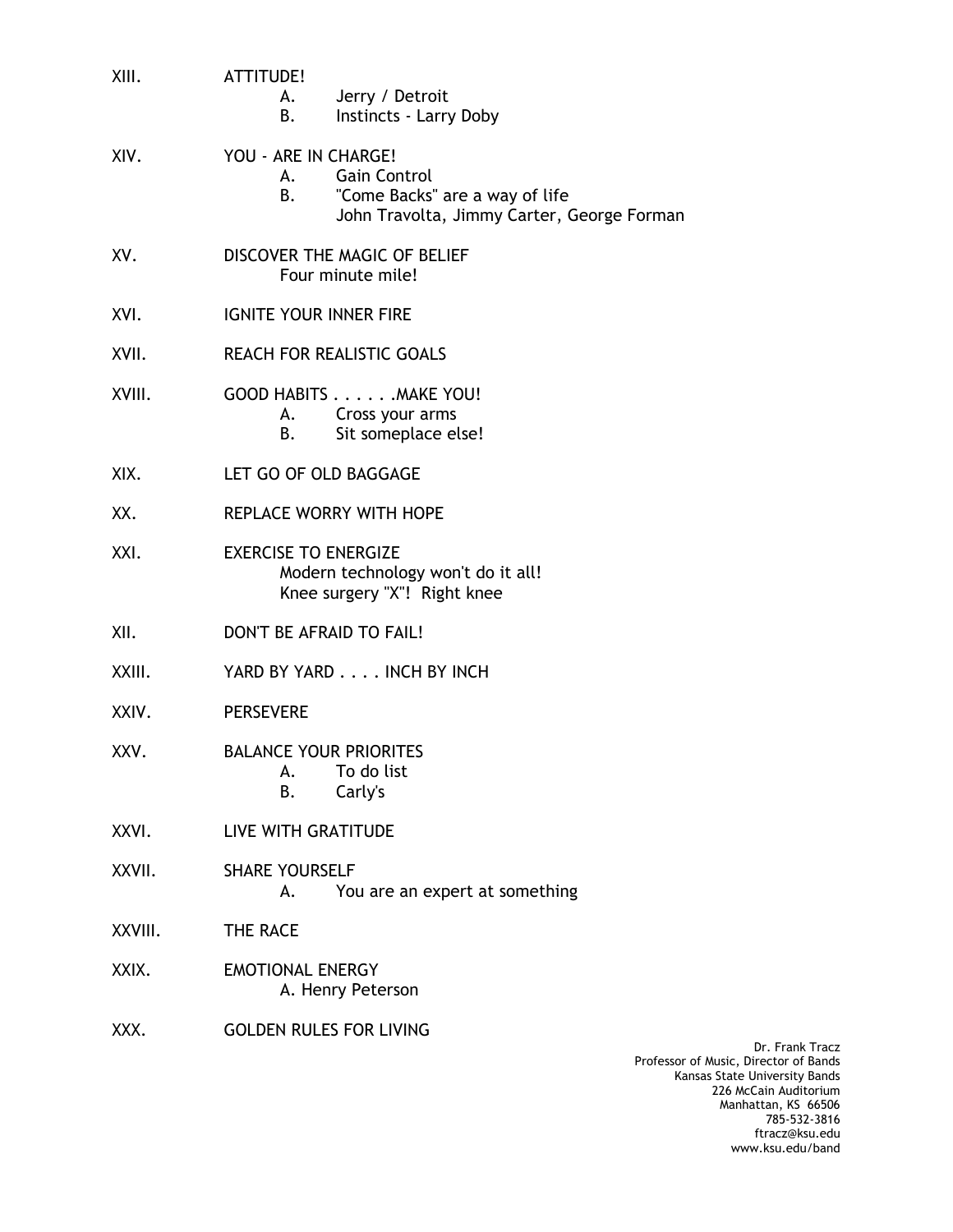**Midwest Clinic – Chicago, Illinois Thursday, December 18, 2003 2:30-4:00 p.m. Astoria Hotel - Hilton Dr. Frank Tracz, Clinician Kansas State University Director of Bands, Prof. of Music**

*Session - "Organize to Optimize"*

- I. You:
- A) Life
- B) Attitude
- C) Time
- II. The "Laws":
	- A) "Stuff"
	- B) "Time"
- III. Get To the Good "Stuff":
	- A) Making Music
	- B) Kids
- IV. Reasons We Fail:
	- A) Lack of People Skills
	- B) Lack of Organizational Skills
- V. Your Program:
	- A) Inventory/ Facilities
	- B) Music
- VI. Your Band:
	- A) Recruiting
	- B) Student Leadership
- VII. Your Rehearsal:
	- A) Segmentation
	- B) "Busy" Work/ Announcements
	- C) Sight-reading/ Warm Up